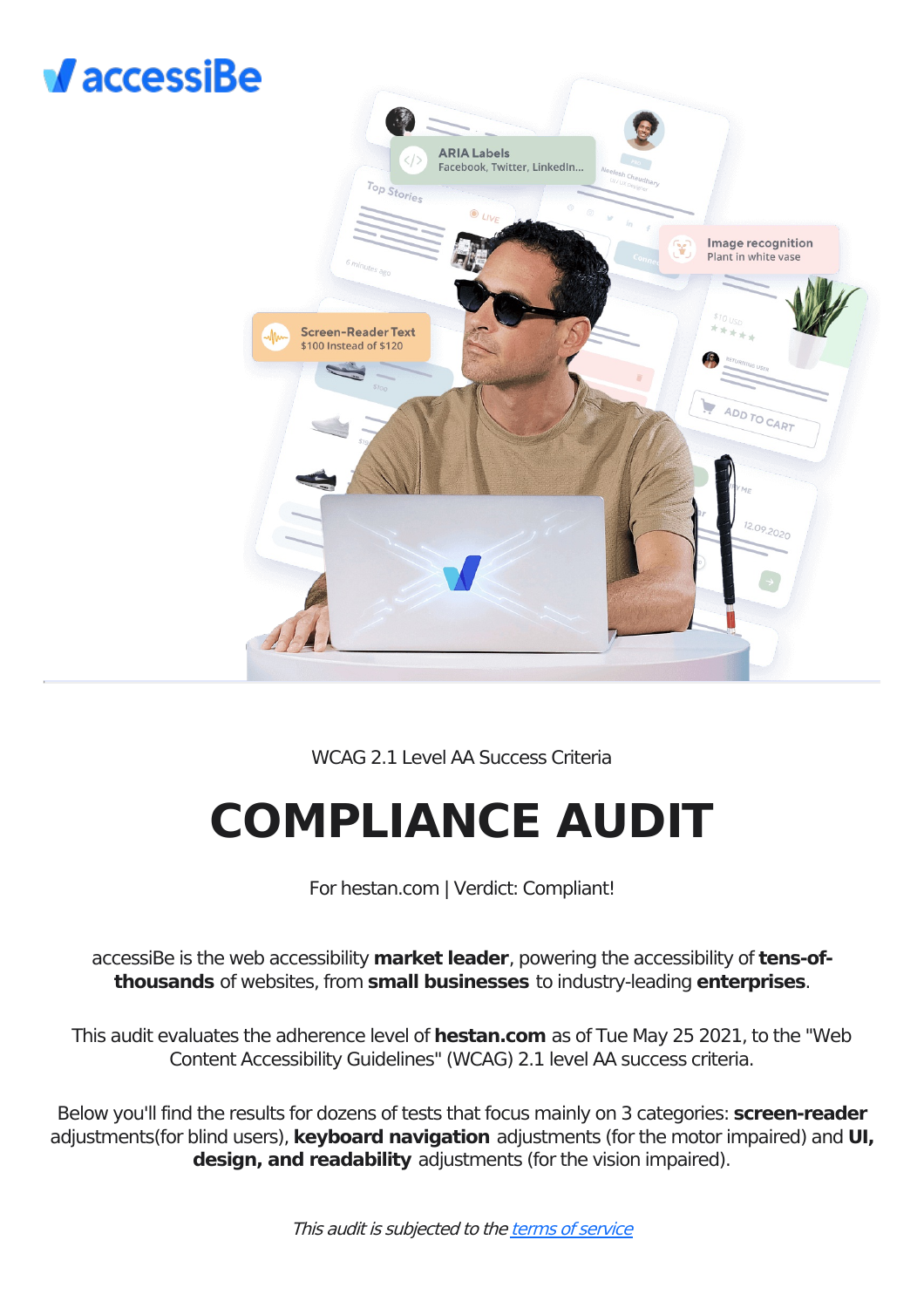| #              | <b>Requirement</b>                                                                                                                                                                                                                                                  | <b>Relevant</b> | <b>Successes</b> | <b>Failures</b> | <b>Score</b> |
|----------------|---------------------------------------------------------------------------------------------------------------------------------------------------------------------------------------------------------------------------------------------------------------------|-----------------|------------------|-----------------|--------------|
| $\mathbf 1$    | Carousels should include an "aria-<br>label" attribute that equals to<br>"carousel"/"slider" or something else<br>that indicates the functionality, as well<br>as be tagged as a landmark for<br>screen-readers using a "role" tag that<br>equals to "contentinfo". | <b>No</b>       | $\overline{0}$   | $\mathbf 0$     |              |
| $\overline{2}$ | Control elements such as next and<br>previous icons should include an "aria-<br>label" attribute or a screen-reader only<br>text that explains the functionality to<br>screen-readers.                                                                              | <b>No</b>       | $\overline{0}$   | $\overline{0}$  |              |
| 3              | A common accessibility mistake is to<br>treat carousels as live regions using<br>the "aria-live" attribute and the "polite"<br>or the "assertive values. Using this<br>practice will cause screen-readers to<br>cut and skip announcements.                         | <b>No</b>       | 0                | $\overline{0}$  |              |
| 4              | <b>Carousel pagination items (usually</b><br>used as small dots at the bottom of<br>the carousel) should indicate their<br>functionality and slide number they<br>control using an "aria-label" and a<br>screen-reader only text.                                   | <b>No</b>       | 0                | 0               |              |
| 5              | Menus should either be built using the<br>HTML5 "nay" element or include a<br>"role" attribute that equals to "menu"<br>or "navigation" to indicate a navigation<br>landmark for screen-readers.                                                                    | <b>Yes</b>      | 5                | 0               | 100%         |

<nav class="elementor-nav-menu--main elementor-nav-menu\_\_container elementor-na v-menu--layout-horizontal e--pointer-underline e--animation-grow" role="navigation" aria -label="Page Menu"><ul id="menu-1-c25093f" class="elementor-nav-menu" data-smar tmen...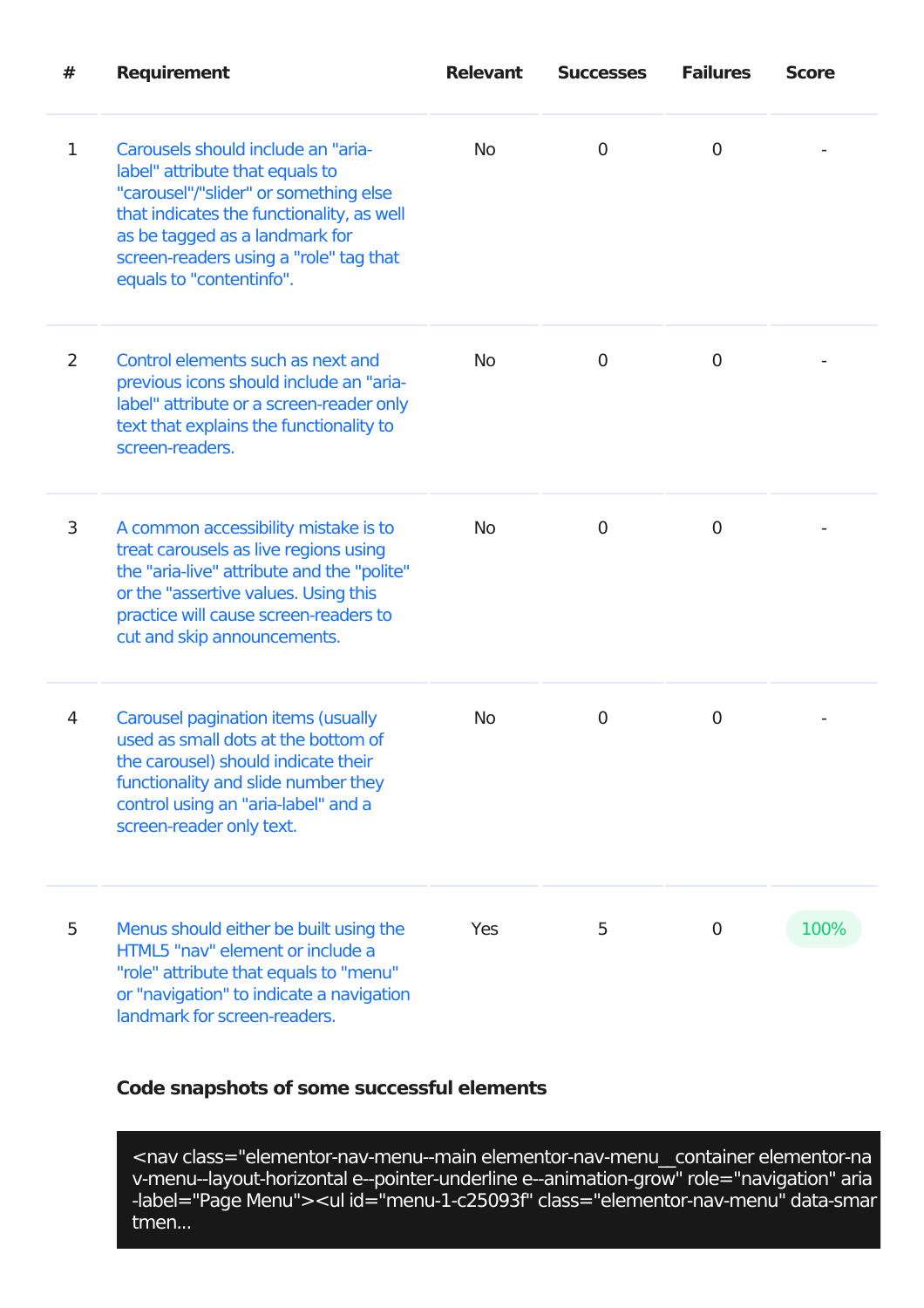<nav class="elementor-nav-menu--main elementor-nav-menu\_\_container elementor-na v-menu--layout-horizontal e--pointer-underline e--animation-grow" role="navigation" dat a-acsb-main-menu="true" aria-label="Main Menu"><ul id="menu-1-9ab7f1f" class="ele men...

<ul class="elementor-icon-list-items" data-acsb-menu="ul" > <li class="elementor-iconlist-item" data-acsb-menu="li" data-acsb-menu-root="true"> <a href="https://www.face book.com/HestanHome/" target=" blank" data-acsb-tooltip="Use ←/→ to ...

<ul class="elementor-icon-list-items" data-acsb-menu="ul" > <li class="elementor-iconlist-item" data-acsb-menu="li" data-acsb-menu-root="true"> <a href="https://www.inst agram.com/hestanhome/" target=" blank" data-acsb-tooltip="Use ←/→ to...

<ul class="elementor-icon-list-items elementor-inline-items" data-acsb-menu="ul" > <li class="elementor-icon-list-item elementor-inline-item" data-acsb-menu="li" data-acsb-m enu-root="true"> <a href="/site-map" data-acsb-menu="a" data-a...

6 Menu items that have a dropdown menu include an "aria-haspopup" attribute that equals to "true". Yes 2 0 100%

#### **Code snapshots of some successful elements**

<a href="/the-hestan-story" class="elementor-item has-submenu " id="sm-1621967036 8022275-1" aria-controls="sm-16219670368022275-2" data-acsb-menu="a" data-acsbmenu-root-link="true" aria-haspopup="true" aria-expanded="false" data-acsb-tooltip=" Use...

<a href="/commercial" class="elementor-item has-submenu " id="sm-1621967036802 2275-3" aria-controls="sm-16219670368022275-4" data-acsb-menu="a" data-acsb-me nu-root-link="true" aria-haspopup="true" aria-expanded="false">Our Products<span cl ass="sub...

7 Menu items that have a dropdown menu include an "aria-expanded" attribute that equals to "false" that changes to "true" and back when opening or closing the dropdown.

Yes 2 0 100%

#### **Code snapshots of some successful elements**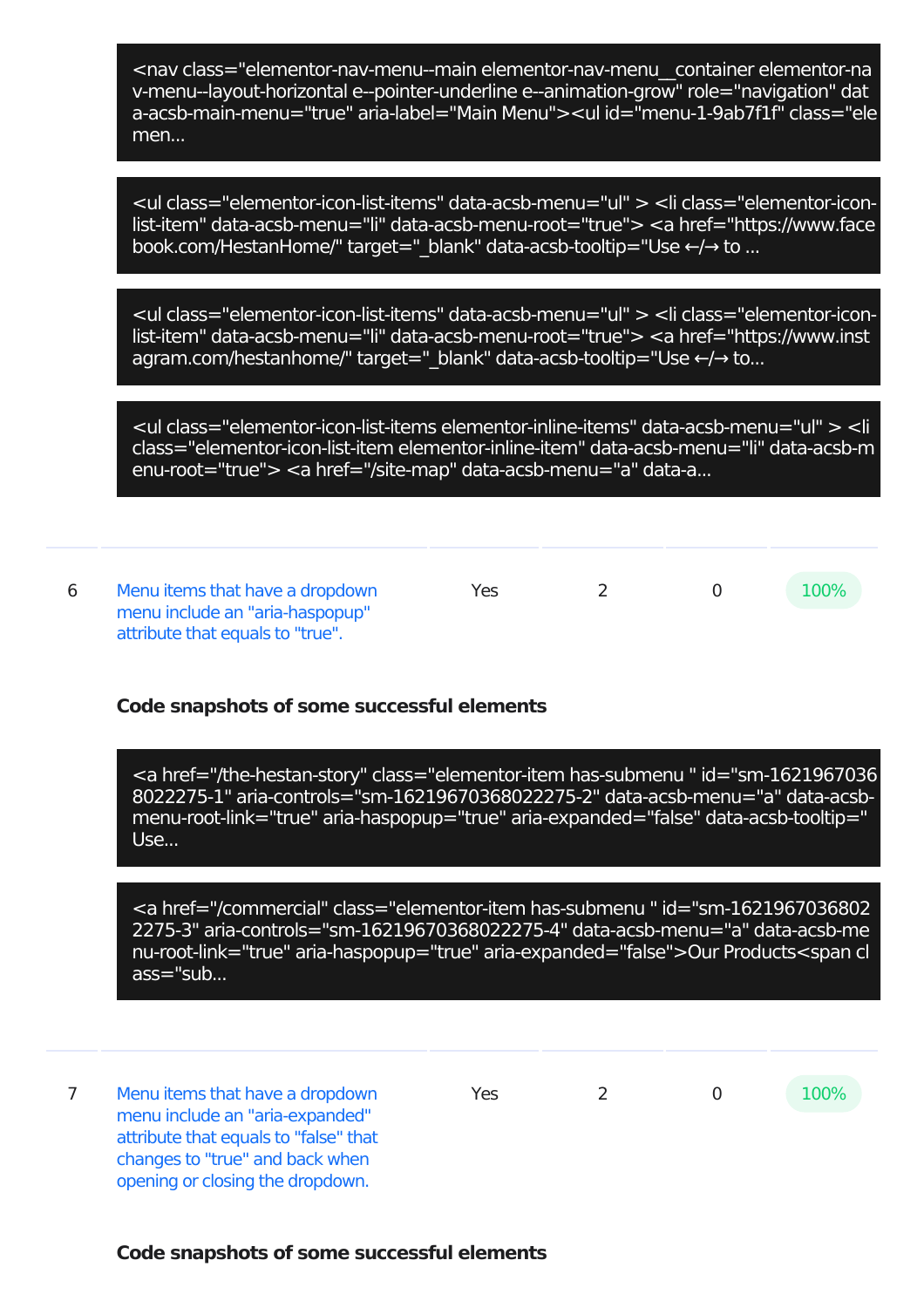<a href="/the-hestan-story" class="elementor-item has-submenu " id="sm-1621967036 8022275-1" aria-controls="sm-16219670368022275-2" data-acsb-menu="a" data-acsbmenu-root-link="true" aria-haspopup="true" aria-expanded="false" data-acsb-tooltip=" Use...

<a href="/commercial" class="elementor-item has-submenu " id="sm-1621967036802 2275-3" aria-controls="sm-16219670368022275-4" data-acsb-menu="a" data-acsb-me nu-root-link="true" aria-haspopup="true" aria-expanded="false">Our Products<span cl ass="sub...

8 An H1 title provides information to blind-users using screen-readers of what the main topic of the page is and each page should have exactly one H1 title. Yes Pass - 100%

## **Code snapshots of some successful elements**

<h1 class="elementor-heading-title elementor-size-default ">CULINARY INNOVATION IN THE NAPA VALLEY</h1>

| 9  | HTML title elements (H1-6) should<br>have texts. If images or links are used,<br>they should include an alternative or<br>screen-reader only text.                                 | <b>Yes</b> | 12       | O            | 100% |
|----|------------------------------------------------------------------------------------------------------------------------------------------------------------------------------------|------------|----------|--------------|------|
| 10 | Elements that visually appear as titles<br>but are coded with a non-heading<br>HTML Tag should include a "role"<br>attribute that equals to "heading" or<br>have their tags fixed. | No.        | O        | $\mathbf{0}$ |      |
| 11 | Title levels should not be skipped and<br>should be built with consistent<br>hierarchy. For example: you cannot<br>have "h4" titles and "h2" titles without<br>having "h3" titles. | No.        | $\Omega$ | $\Omega$     |      |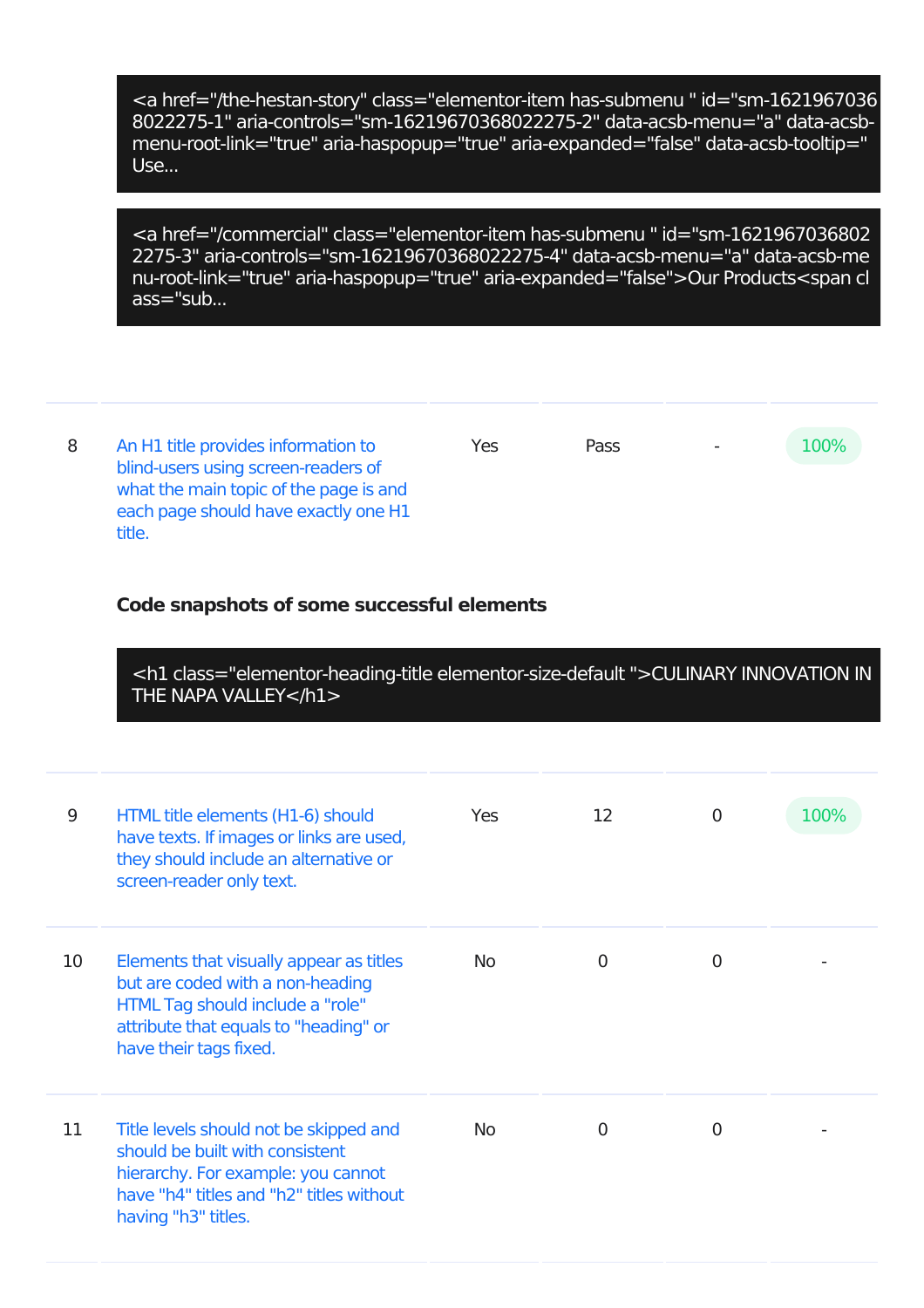12 Images should have an alternative text description that describes both the objects and the embedded text that the image contains, using the "alt" attribute.

## **Code snapshots of some successful elements**

<img width="300" height="79" src="https://hestan.com/wp-content/uploads/2020/12/H estan-Logo-White-1.png" class="attachment-large size-large" alt="Hestan - Homepage" l oading="lazy">

<img width="665" height="797" src="https://hestan.com/wp-content/uploads/2020/11/ Vineyards-News.png" class="attachment-full size-full" alt="Vineyards News" loading="la zy" srcset="https://hestan.com/wp-content/uploads/2020/11/Vineyards-News.png 665w,

<img width="800" height="582" src="https://hestan.com/wp-content/uploads/2021/02/ Screen-Shot-2021-02-23-at-10.15.38-AM-1024x745.png" class="attachment-large size-la rge" alt="Processing the data, please give it a few seconds..." loading="lazy" srcset=...

<img width="1200" height="800" src="https://hestan.com/wp-content/uploads/2020/11 /2020-Stevie-Winner-American-Business-Awards.png" class="attachment-full size-full" alt ="2020 Stevie Winner, American Business Awards" loading="lazy" srcset="https://hes...

<img width="159" height="49" src="https://hestan.com/wp-content/uploads/2020/11/h estanlogo black-1.png" class="attachment-large size-large" alt="Hestan Logo Black" loa ding="lazy">

| 13 | Background images that are not just<br>for decoration purposes and should<br>have the same treatment as standard<br>images and include a "role" attribute<br>that equals to "img" and an alternative<br>text description in an "aria-label"<br>attribute. | No. | 0  | 0 |      |
|----|-----------------------------------------------------------------------------------------------------------------------------------------------------------------------------------------------------------------------------------------------------------|-----|----|---|------|
| 14 | Font icons, SVG or images that are<br>being used as spacers, decorations or<br>their purpose is already described by<br>the content should include a "role"                                                                                               | Yes | 40 | 0 | 100% |

Yes 5 0 100%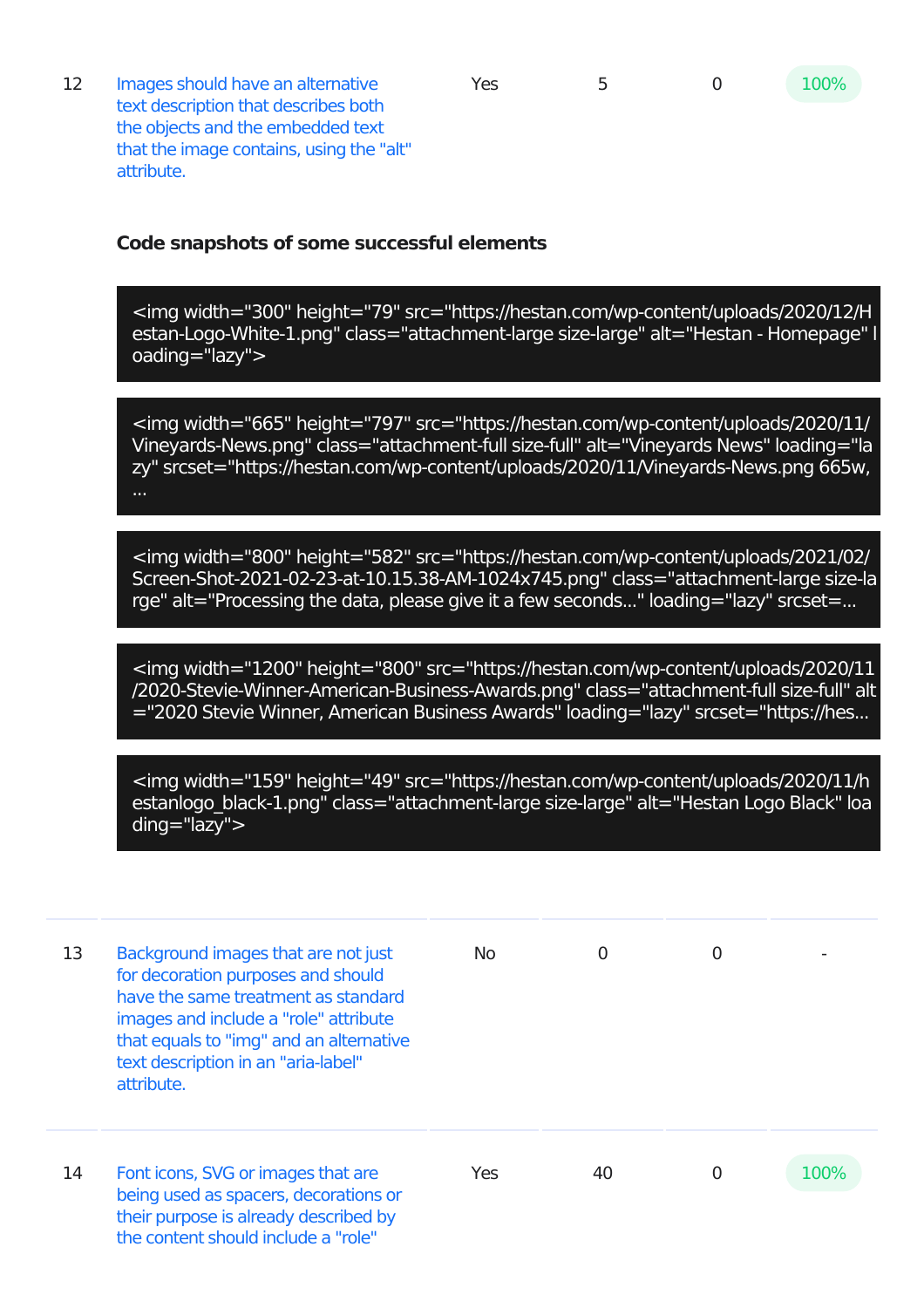<i class="eicon-menu-bar" aria-hidden="true" data-acsb-force-hidden="true" ></i>

<svg xmlns="http://www.w3.org/2000/svg" xmlns:xlink="http://www.w3.org/1999/xlink"  $id="Capa 1" x="0px" y="0px" viewBox="0 0 512.005 512.005" style="enable-backqrou$ nd:new 0 0 512.005 512.005;" xml:space="preserve" aria-hidden="true" data-acsb-forc e-...

<svg xmlns="http://www.w3.org/2000/svg" xmlns:xlink="http://www.w3.org/1999/xlink" id="Capa\_1" x="0px" y="0px" viewBox="0 0 384 384" style="enable-background:new 0 0 384 384;" xml:space="preserve" aria-hidden="true" data-acsb-force-hidden="true"  $>$  ...

<span class="sub-arrow " aria-hidden="true" data-acsb-force-hidden="true" ><i class= "fa" aria-hidden="true" data-acsb-force-hidden="true" ></i></span>

<i class="fa" aria-hidden="true" data-acsb-force-hidden="true" ></i>

<span class="sub-arrow" aria-hidden="true" data-acsb-force-hidden="true" ><i class=" fa" aria-hidden="true" data-acsb-force-hidden="true" ></i></span>

<svg xmlns="http://www.w3.org/2000/svg" xmlns:xlink="http://www.w3.org/1999/xlink" preserveAspectRatio="xMidYMid meet" viewBox="-0.9999999999997726 -0.99999999 99997726 644.0000000000001 644.0000000000001" width="36" height="36" aria-hid den="true" da...

<i aria-hidden="true" class="fab fa-facebook-square" data-acsb-force-hidden="true" ><  $\sqrt{i}$ 

<span class="elementor-toggle-icon-closed" aria-hidden="true" data-acsb-force-hidden ="true" ><i class="fas fa-chevron-down" aria-hidden="true" data-acsb-force-hidden="tr ue" > </i> </span>

<i class="fas fa-chevron-down" aria-hidden="true" data-acsb-force-hidden="true" ></i >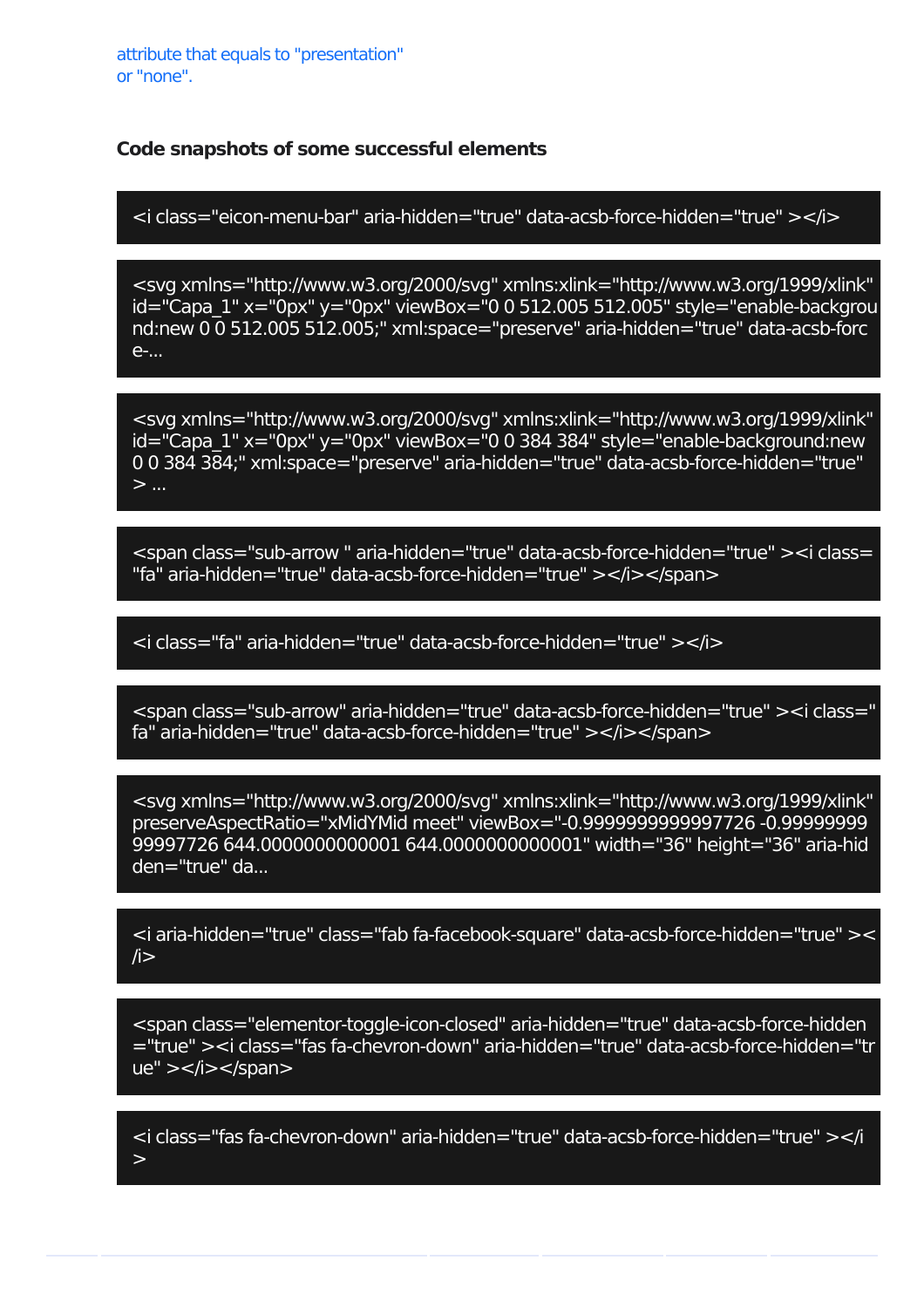| 15 | Figure elements that are used to<br>display images should have a "role"<br>attribute that equals to "none" and the<br>image provide itself should provide the<br>description using an "alt" attribute.                   | <b>No</b> | $\Omega$       | $\overline{0}$ |      |
|----|--------------------------------------------------------------------------------------------------------------------------------------------------------------------------------------------------------------------------|-----------|----------------|----------------|------|
| 16 | Every "area" element of a "map" tag<br>should be regarded as a standard<br>image and receive an alternative text<br>description using an "alt" attribute.                                                                | <b>No</b> | $\mathbf 0$    | $\overline{0}$ |      |
| 17 | Small or hidden tracker pixel images<br>(often used for analytics or marketing<br>purposes) should include a "role"<br>attribute that equals to "none" or<br>"presentation" so they are excluded<br>from screen-readers. | <b>No</b> | $\overline{0}$ | 0              |      |
| 18 | The title tag of the HEAD section (also<br>the title that appears in the browser<br>tab and Search Engine result pages)<br>should exist and describe the name of<br>the current webpage for screen-reader<br>users.      | Yes       | Pass           |                | 100% |

## <title>Hestan | Culinary Innovation In The Napa Valley</title>

| 19 | The HTML tag should include a "lang"<br>attribute that represents the main<br>language of the webpage so screen-<br>readers can calibrate on it for blind | Yes | <b>Pass</b> | 100% |
|----|-----------------------------------------------------------------------------------------------------------------------------------------------------------|-----|-------------|------|
|    | users.                                                                                                                                                    |     |             |      |

## **Code snapshots of some successful elements**

<html lang="en-US" class="js acsb-light-contrast"><head> <base href="https:///hesta n.com"><meta name="aceClient" content="true"><meta name="aceToken" content ="60ad40ba3cf1c281cf405f5d"><meta name="aceWebsite" content="hestan.com">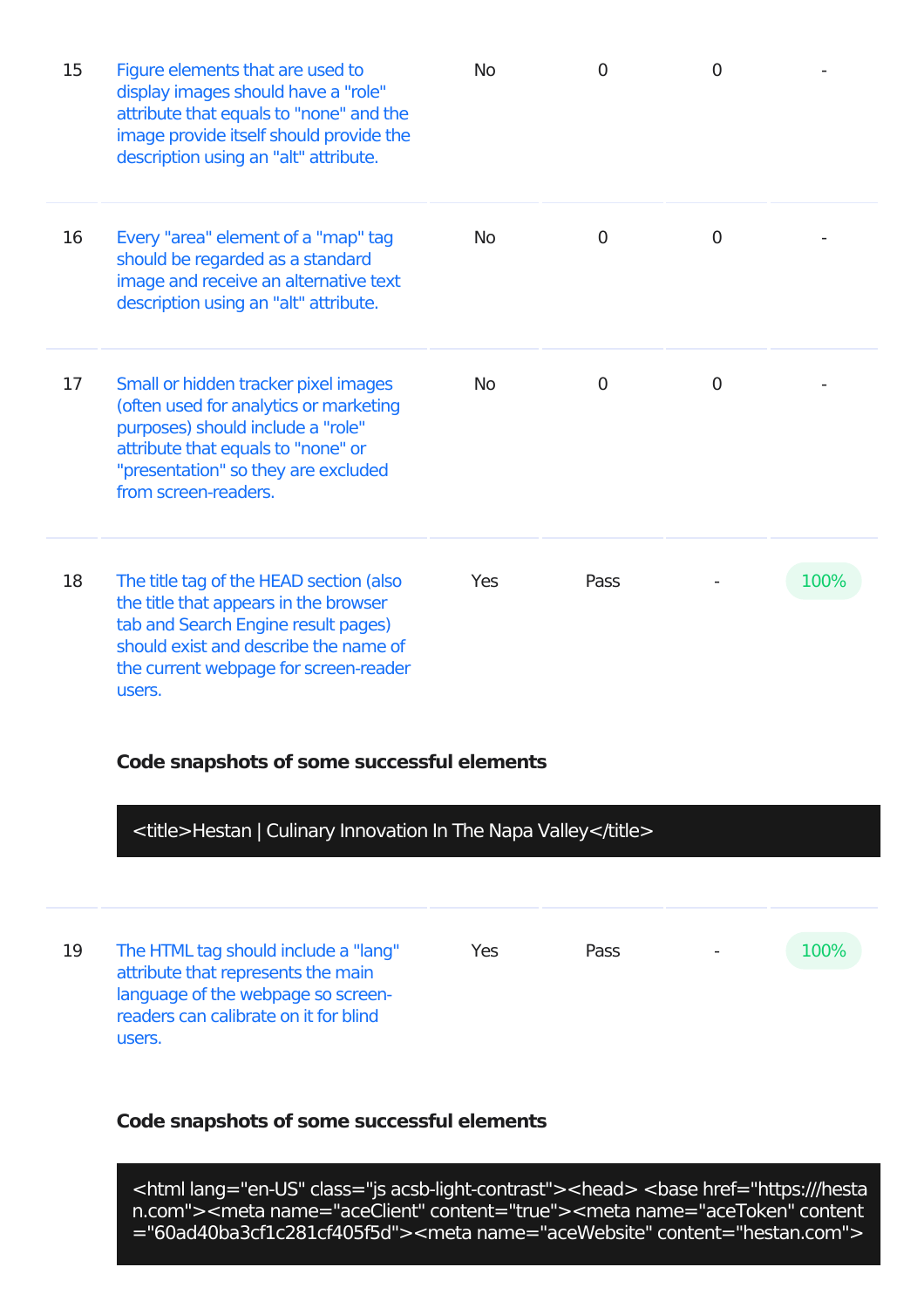20 The meta viewport tag should allow vision impaired users to pinch-zoom at least double the standard scaling using the user-scalable="yes" and maximum-scale={2 or higher} content strings. Yes Pass - 100%

#### **Code snapshots of some successful elements**

<meta name="viewport" content="width=device-width, initial-scale=1">

21 Landmarks such as main content and footer should be built using their corresponding HTML5 element or include a description using an "arialabel" attribute and a "role" tag that equals to "contentinfo" or "main". Landmarks such as search and navigation are tested in other sections. Yes 2 0 100%

#### **Code snapshots of some successful elements**

<main class="site-main post-14 page type-page status-publish hentry" role="main" dat a-acsb-main="true"> <header class="page-header" aria-hidden="true" > <h1 class="e ntry-title " >Hestan</h1> </header> <div class="page-content"> <div dat...

<div data-elementor-type="footer" data-elementor-id="105" class="elementor element or-105 elementor-location-footer" data-elementor-settings="[]" data-acsb-page-footer="t rue" role="contentinfo" aria-label="Footer"> <div class="elementor-section-wrap...

22 Tables that are being used as layout structures should include a "role" attribute that equals to "presentation" to indicate to screen-readers that it is not really a table. No 0 0 -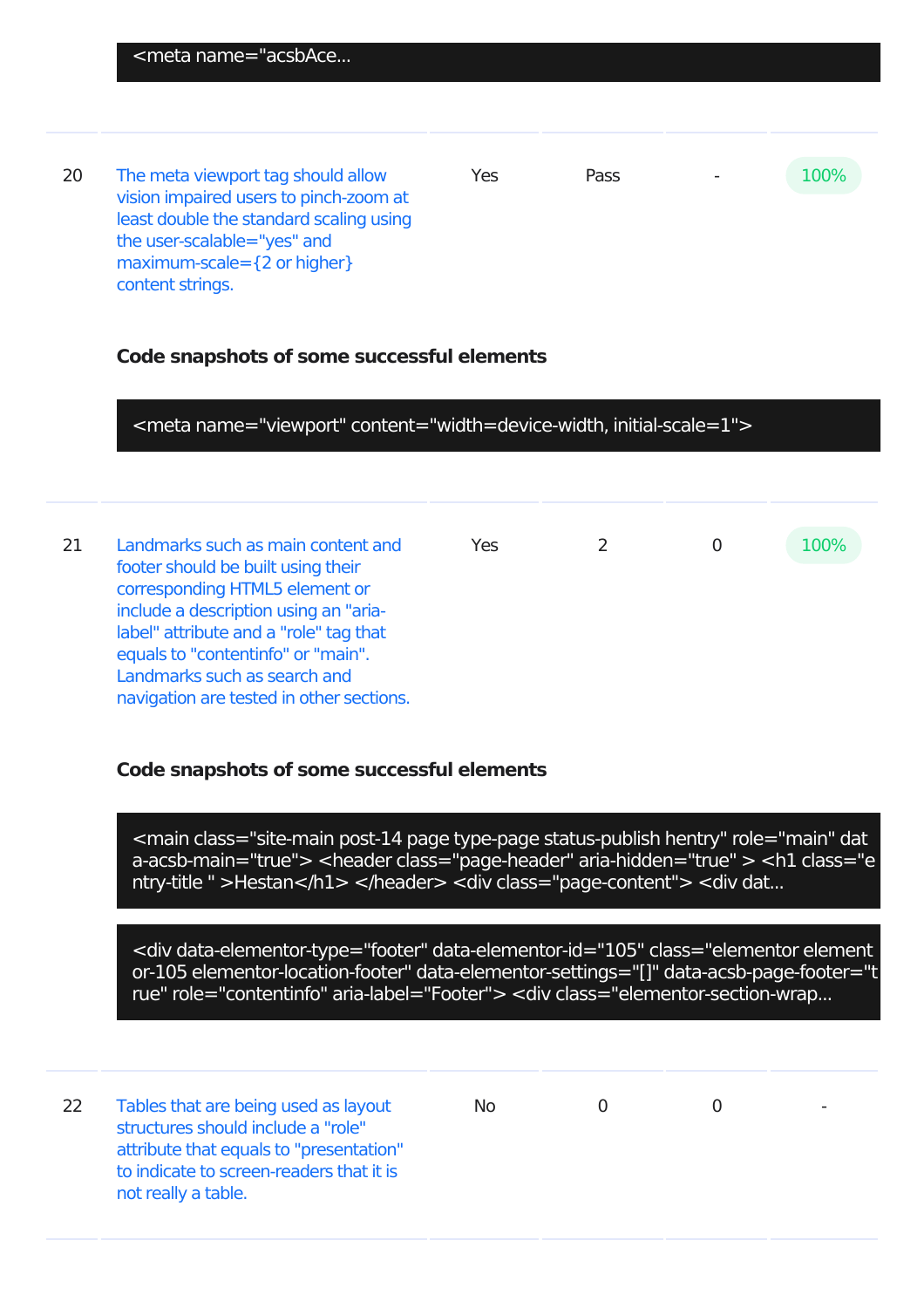| 23 | If nested tables are used (a table<br>element within a table cell), set the<br>nested tables "role" attribute to<br>"presentation".                                                                                                                                       | <b>No</b> | $\overline{0}$ | $\overline{0}$ |      |
|----|---------------------------------------------------------------------------------------------------------------------------------------------------------------------------------------------------------------------------------------------------------------------------|-----------|----------------|----------------|------|
| 24 | Tables that are missing a THEAD row<br>with TH elements, should include a<br>"role" attribute that equals to<br>"rowheader" on the TD elements of<br>the TR that represents the visual table<br>headings.                                                                 | <b>No</b> | 0              | $\overline{0}$ |      |
| 25 | Visually deleted texts (often used to<br>show a previous price of a sale) should<br>include an "aria-label" attribute or a<br>screen-reader only text that explains<br>this is deleted text.                                                                              | <b>No</b> | 0              | $\overline{0}$ |      |
| 26 | Breadcrumbs main element should<br>include a "role" attribute that equals to<br>"navigation" and an "aria-label"<br>attribute that describes the<br>functionality."                                                                                                       | <b>No</b> | 0              | $\overline{0}$ |      |
| 27 | Ratings/scores that are represented<br>visually using stars, meters or other<br>indicators should either have an "aria-<br>label" attribute or a screen-reader only<br>texts conveying the score/rate.                                                                    | <b>No</b> | $\mathbf 0$    | 0              |      |
| 28 | Making use of an accessibility interface<br>helps to ensure that vision impaired<br>users can adjust some of the UI and<br>the design (font-size, colors, spacing,<br>etc.) to their needs. It is not a<br>compliance requirement, but can help<br>to improve compliance. | Yes       | Pass           |                | 100% |
| 29 | Iframe elements should include a<br>"title" or an "aria-label" attribute<br>explaining the purpose, the<br>functionality or the destination of the<br>iframe, or be tagged hidden for<br>screen-readers if irrelevant.                                                    | Yes       | Pass           |                | 100% |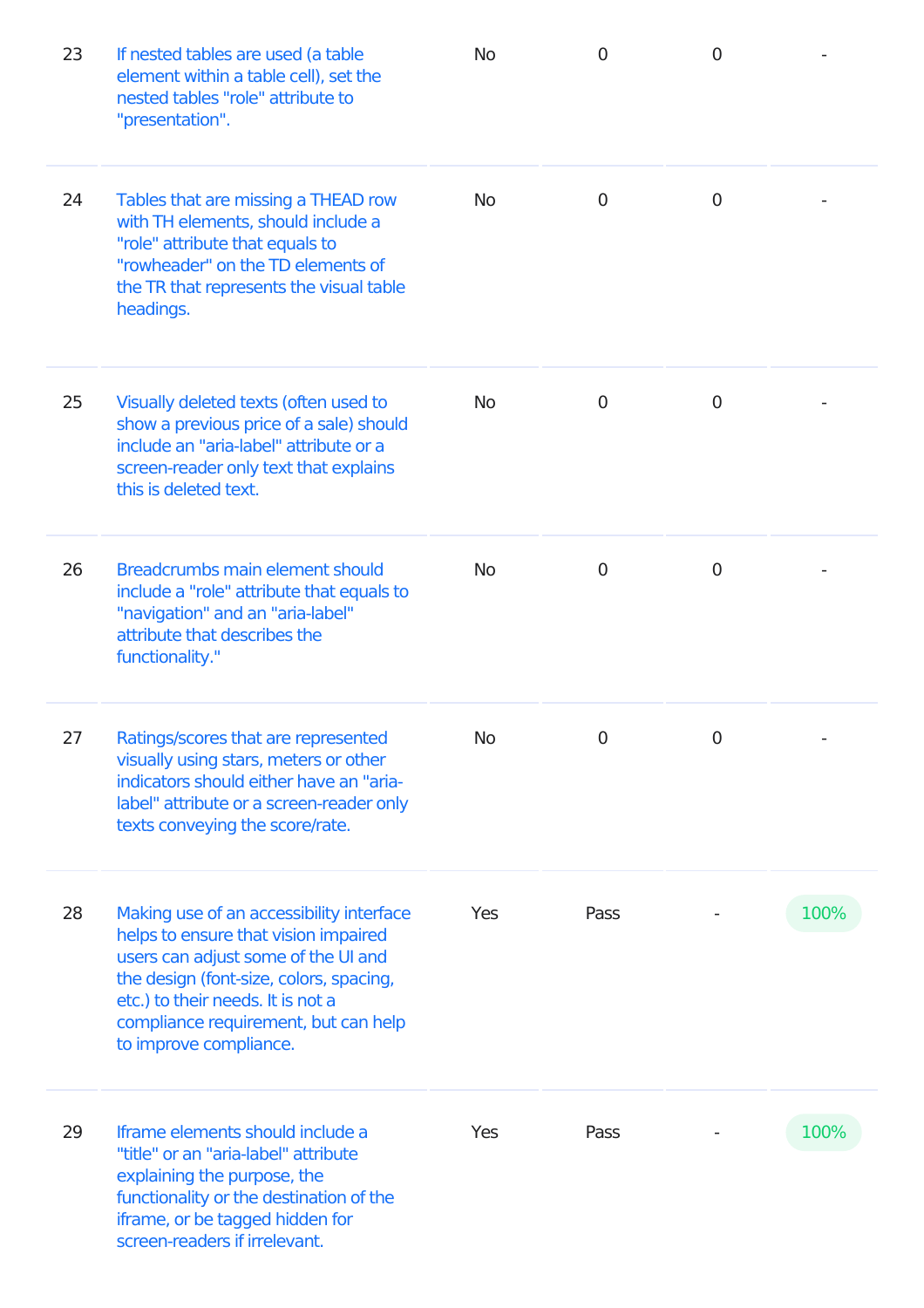<iframe src="https://player.vimeo.com/video/497499741?muted=1&amp;autoplay=1& amp;loop=1&transparent=0&background=1&app\_id=122963" width=" 640" height="360" frameborder="0" allow="autoplay; fullscreen; picture-in-picture" allo wfullscreen=""...

| 30 | Form fields should either include an<br>"aria-label" attribute or a connected<br>LABEL element describing the<br>requirement of the field (email, phone,<br>name, etc.).                                                | <b>No</b> | 0              | $\overline{0}$ |      |
|----|-------------------------------------------------------------------------------------------------------------------------------------------------------------------------------------------------------------------------|-----------|----------------|----------------|------|
| 31 | Form elements cannot have the same<br>ID, or else their corresponding label will<br>provide false information.                                                                                                          | <b>No</b> | $\mathbf 0$    | $\overline{0}$ |      |
| 32 | Required form fields should include an<br>"aria-required" attribute that equals to<br>"true" so blind users using screen-<br>readers know their validation.                                                             | <b>No</b> | $\mathbf 0$    | $\overline{0}$ |      |
| 33 | The validity status of every form<br>element must be represented in the<br>code at all times using the "aria-<br>invalid" attributes and the "true/false"<br>values, and change dynamically when<br>the status changes. | <b>No</b> | $\overline{0}$ | $\mathbf 0$    |      |
| 34 | aria-describedby and aria-labeledby<br>attributes should be connected by ID<br>to an element that either has text<br>description or an "aria-label" attribute.                                                          | Yes       | 10             | $\overline{0}$ | 100% |

## **Code snapshots of some successful elements**

<ul class="sub-menu elementor-nav-menu--dropdown acsb-hidden " id="sm-16219670 368022275-2" role="region" aria-hidden="true" aria-labelledby="sm-162196703680222 75-1" data-acsb-menu="ul" data-acsb-dropdown="a53xyw7wlqj" aria-label="Submenu"  $>$  <li cla...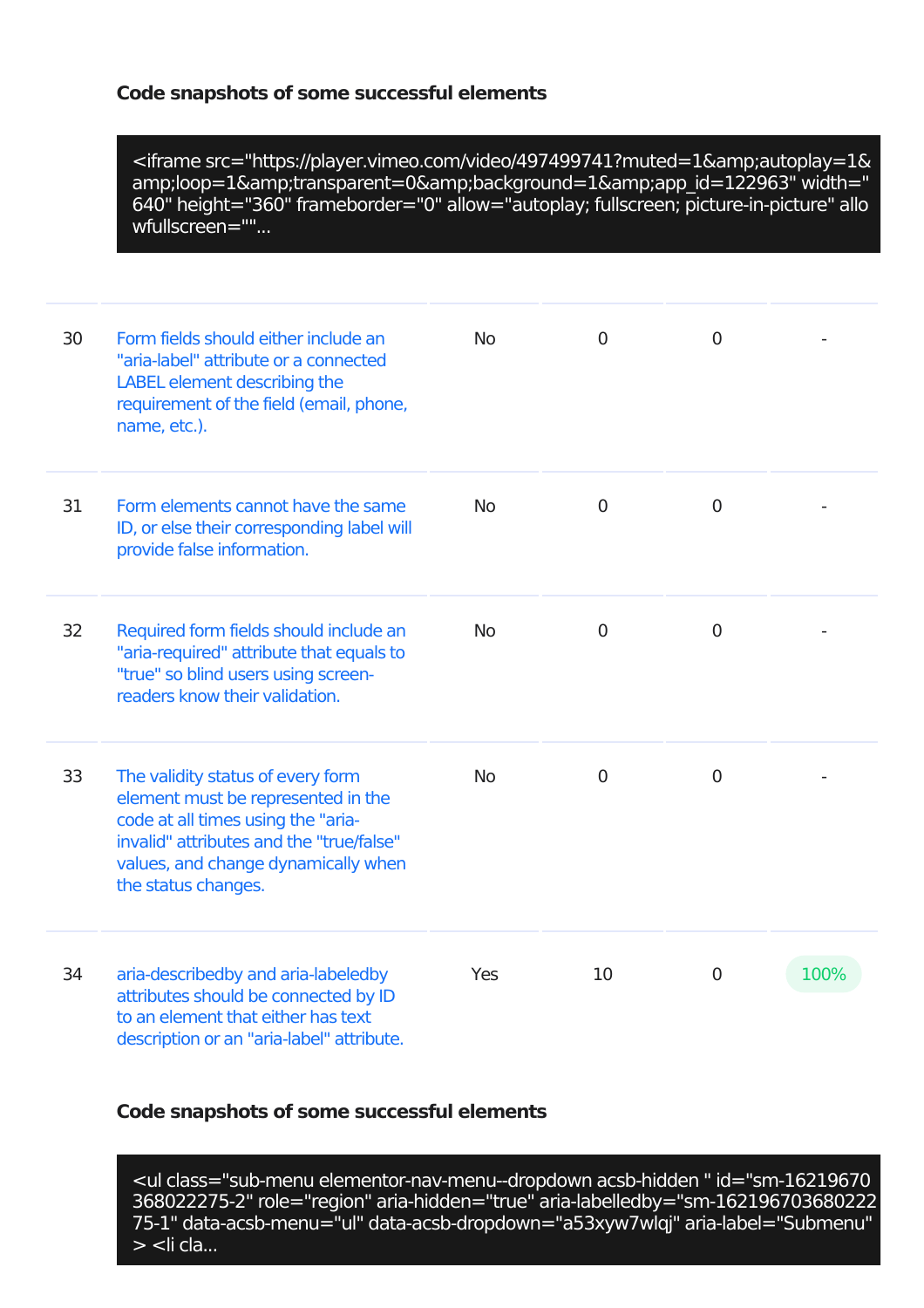<ul class="sub-menu elementor-nav-menu--dropdown acsb-hidden " id="sm-16219670 368022275-4" role="region" aria-hidden="true" aria-labelledby="sm-162196703680222 75-3" data-acsb-menu="ul" data-acsb-dropdown="as75983uyx0q" aria-label="Submen  $u'' > \leq$ li cl...

<ul class="sub-menu elementor-nav-menu--dropdown " id="sm-16219670368049072-2 " role="group" aria-hidden="true" aria-labelledby="sm-16219670368049072-1" aria-ex panded="false" > <li class="menu-item menu-item-type-post\_type menu-item-object-p age menu-...

<ul class="sub-menu elementor-nav-menu--dropdown " id="sm-16219670368049072-4 " role="group" aria-hidden="true" aria-labelledby="sm-16219670368049072-3" aria-ex panded="false" > <li class="menu-item menu-item-type-post\_type menu-item-object-p age menu-...

<ul class="sub-menu elementor-nav-menu--dropdown acsb-hidden " id="sm-16219670 368131008-2" role="region" aria-hidden="true" aria-labelledby="sm-162196703681310 08-1" data-acsb-menu="ul" data-acsb-dropdown="aq7q1qgxaqln" aria-label="Submenu  $"$  >  $\lt$ li cl...

<ul class="sub-menu elementor-nav-menu--dropdown acsb-hidden " id="sm-16219670 368131008-4" role="region" aria-hidden="true" aria-labelledby="sm-162196703681310 08-3" data-acsb-menu="ul" data-acsb-dropdown="amt18oxhurt" aria-label="Submenu"  $>$  <li cla...

<ul class="sub-menu elementor-nav-menu--dropdown " id="sm-1621967036814146-2" role="group" aria-hidden="true" aria-labelledby="sm-1621967036814146-1" aria-expan ded="false" > <li class="menu-item menu-item-type-post\_type menu-item-object-page menu-it...

<ul class="sub-menu elementor-nav-menu--dropdown " id="sm-1621967036814146-4" role="group" aria-hidden="true" aria-labelledby="sm-1621967036814146-3" aria-expan ded="false" > <li class="menu-item menu-item-type-post\_type menu-item-object-page menu-it...

<div id="elementor-tab-content-7931" class="elementor-tab-content elementor-clearfix " data-tab="1" role="tabpanel" aria-labelledby="elementor-tab-title-7931" ><p ><a hr ef="https://www.facebook.com/HestanHome/" target=" blank" rel="noopener" data-acs b...

<div id="elementor-tab-content-4391" class="elementor-tab-content elementor-clearfix " data-tab="1" role="tabpanel" aria-labelledby="elementor-tab-title-4391" ><p ><a hr ef="https://www.instagram.com/hestanhome/" target=" blank" rel="noopener" data-acs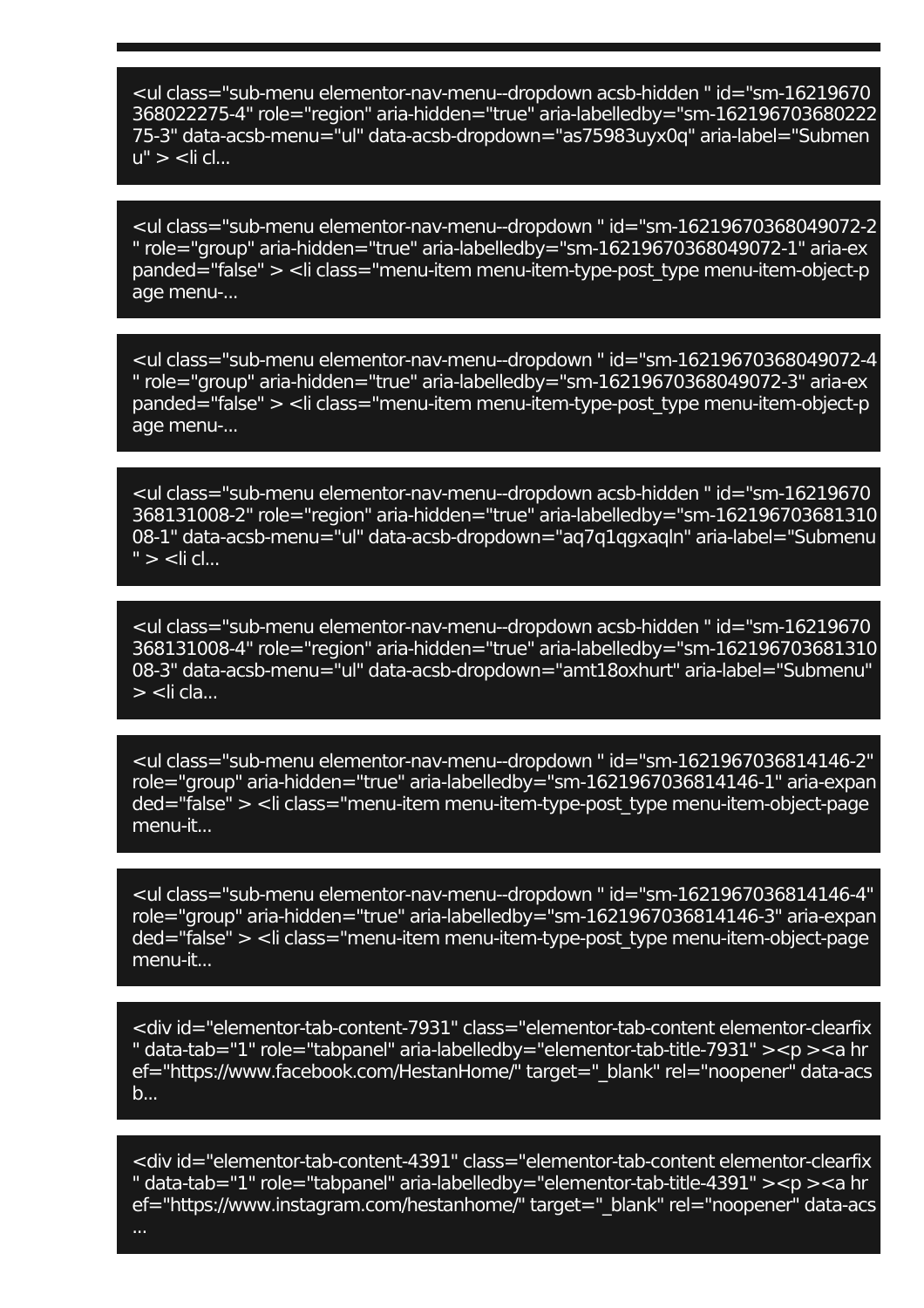| 35 | All forms should have a submission<br>button that is built as an input type<br>"submit" or a "button" element, or<br>include a "role" tag that equals to<br>"button". Buttons can be hidden if the<br>form can be submitted using the Enter<br>key. | <b>No</b>  | 0              | 0              |      |
|----|-----------------------------------------------------------------------------------------------------------------------------------------------------------------------------------------------------------------------------------------------------|------------|----------------|----------------|------|
| 36 | Search forms should include a "role"<br>tag that equals to "search" (or be<br>wrapped by one) to indicate a search<br>landmark for screen-readers.                                                                                                  | <b>No</b>  | 0              | $\overline{0}$ |      |
| 37 | Interactive elements such as links,<br>buttons and form fields should all be<br>navigable using the keyboard by<br>either using a focusable element (a,<br>button, input, etc.) or including the<br>"tabindex" attribute that equals to "0".        | <b>Yes</b> | Pass           |                | 100% |
| 38 | Interactive elements that can be<br>navigated using the keyboard should<br>be surrounded by a visual outline<br>whenever they are focused.                                                                                                          | Yes        | Pass           |                | 100% |
| 39 | Active popups should include an "aria-<br>modal" attribute that equals to "true",<br>and a "role" attribute that equals to<br>"dialog", so screen-reader users know<br>how to navigate within it.                                                   | <b>No</b>  | 0              | $\mathbf 0$    |      |
| 40 | Every page should include hidden links<br>that by clicking on them (either using<br>keyboard navigation or a screen-<br>reader), the user will "skip" certain<br>blocks directly to main landmarks such<br>as main content, menu or footer.         | Yes        | Pass           |                | 100% |
| 41 | Elements that are hidden using CSS<br>manipulations (opacity, height, text-<br>indent, off-canvas, etc.) should be                                                                                                                                  | <b>No</b>  | $\overline{0}$ | $\overline{0}$ |      |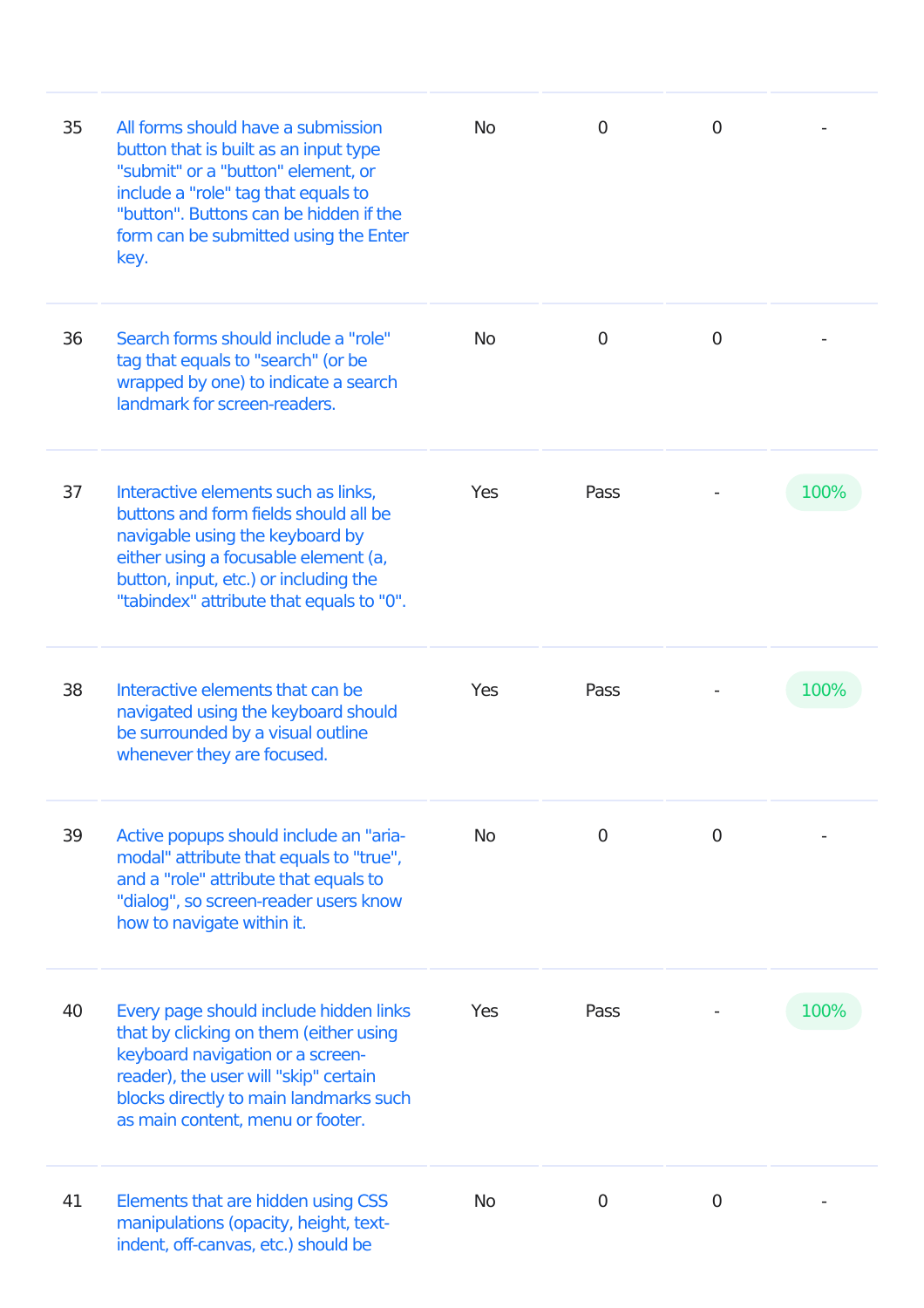|    | wrapped inside an element with an<br>"aria-hidden" attribute that equals to<br>"false", or include it directly, and have<br>it dynamically changed to "true" when<br>they become visible.                                               |           |      |                |      |
|----|-----------------------------------------------------------------------------------------------------------------------------------------------------------------------------------------------------------------------------------------|-----------|------|----------------|------|
| 42 | Elements that are hidden using CSS<br>manipulations (opacity, height, text-<br>indent, off-canvas, etc.) should include<br>a "tabindex" attribute that is below 0,<br>and have it dynamically changed to 0<br>when they become visible. | <b>No</b> | 0    | $\overline{0}$ |      |
| 43 | Font sizes should be at least 11px in<br>size in order to stay readable in the<br>majority of font families. This should be<br>verified also when using dynamic units<br>such as REM or percents.                                       | Yes       | Pass |                | 100% |
| 44 | Letter spacing should not be set to<br>below -1px in order to stay readable in<br>the majority of font families. This<br>should be verified also when using<br>dynamic units such as REM or<br>percents.                                | Yes       | Pass |                | 100% |
| 45 | Elements that have texts should meet<br>a minimum contrast ratio of 4.5:1<br>between their foreground (usually text<br>color) and background color.                                                                                     | Yes       | 68   | 0              | 100% |

<a href="https://www.hestanculinary.com/" class="elementor-item " data-acsb-menu=" a" data-acsb-menu-root-link="true" data-acsb-tooltip="Use ←/→ to navigate">Culinary</  $a >$ 

<a href="https://commercial.hestan.com/" class="elementor-item " data-acsb-menu="a " data-acsb-menu-root-link="true">Commerical</a>

<a href="https://home.hestan.com/" class="elementor-item " data-acsb-menu="a" data -acsb-menu-root-link="true">Residential</a>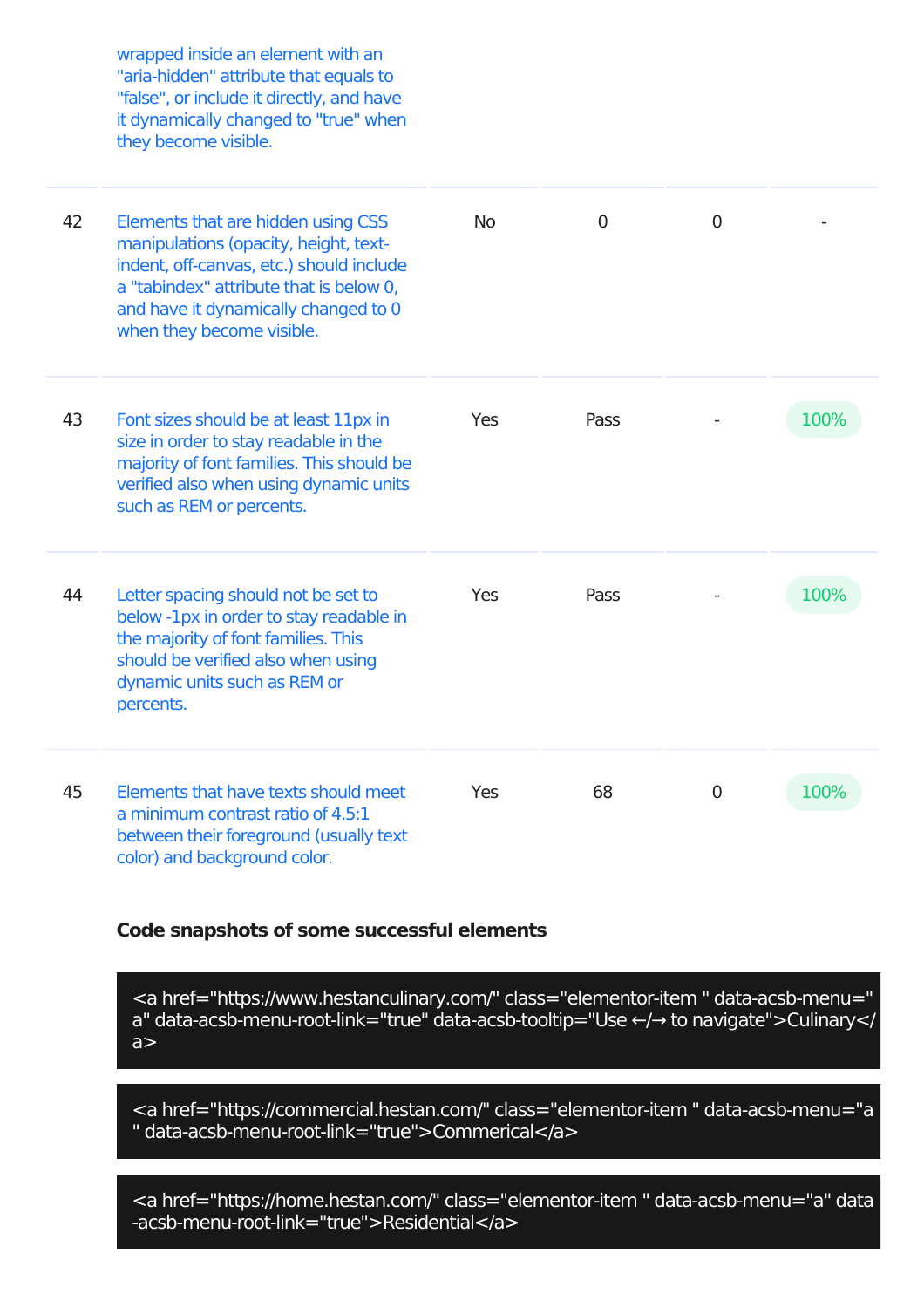<a href="https://aspire.hestan.com/" class="elementor-item " data-acsb-menu="a" data -acsb-menu-root-link="true">Aspire</a>

<a href="https://www.hestancue.com/" class="elementor-item " data-acsb-menu="a" d ata-acsb-menu-root-link="true">Smart Cooking</a>

<a href="https://www.hestanvineyards.com/" class="elementor-item " data-acsb-menu ="a" data-acsb-menu-root-link="true">Vineyards</a>

<a href="/the-hestan-story" class="elementor-item has-submenu " id="sm-1621967036 8022275-1" aria-controls="sm-16219670368022275-2" data-acsb-menu="a" data-acsbmenu-root-link="true" aria-haspopup="true" aria-expanded="false" data-acsb-tooltip=" Use...

<a href="/commercial" class="elementor-item has-submenu " id="sm-1621967036802 2275-3" aria-controls="sm-16219670368022275-4" data-acsb-menu="a" data-acsb-me nu-root-link="true" aria-haspopup="true" aria-expanded="false">Our Products<span cl ass="sub...

<a href="https://hestan.com/news/" class="elementor-item " data-acsb-menu="a" dataacsb-menu-root-link="true">News</a>

<a href="https://hestan.com/talent/" class="elementor-item " data-acsb-menu="a" data -acsb-menu-root-link="true">TALENT</a>

| 46 | Elements that behave as buttons but<br>are built using other tags such as span,<br>div, a or others, should include a "role"<br>attribute that equals to "button".                                      | No. | 0             | $\Omega$       |      |
|----|---------------------------------------------------------------------------------------------------------------------------------------------------------------------------------------------------------|-----|---------------|----------------|------|
| 47 | Buttons should include text explaining<br>their functionality, and if icons are<br>used as buttons, a screen-reader only<br>text or an "aria-label" attribute should<br>be used for that description.   | No. | $\mathcal{O}$ | $\Omega$       |      |
| 48 | Links should include text that is setting<br>expectations to what page they are<br>leading to. If empty links are used as<br>layout wrapping elements, a screen-<br>reader only text or an "aria-label" | Yes | 39            | $\overline{0}$ | 100% |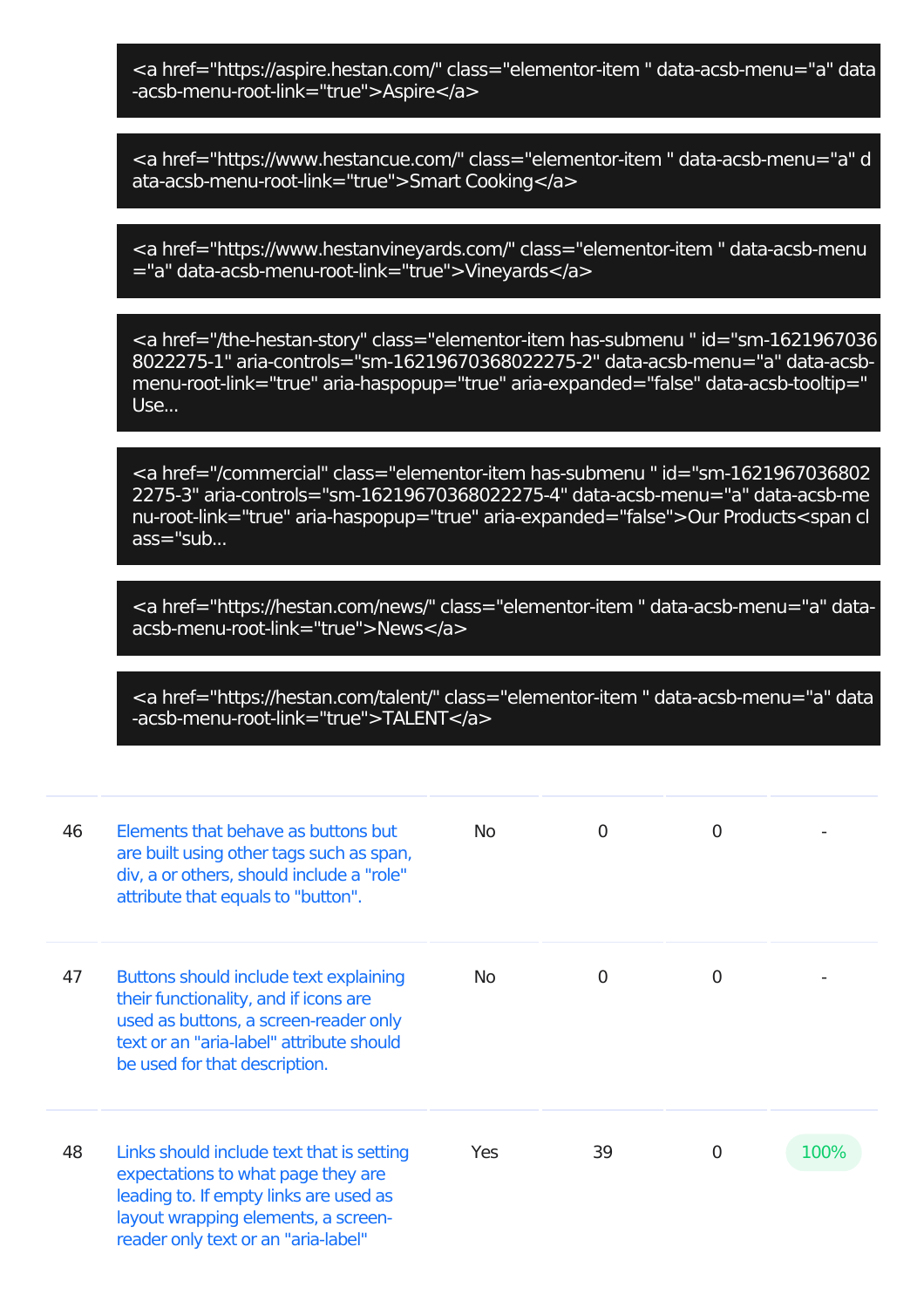<a href="https://www.hestanculinary.com/" class="elementor-item " data-acsb-menu=" a" data-acsb-menu-root-link="true" data-acsb-tooltip="Use ←/→ to navigate">Culinary</  $a$ 

<a href="https://commercial.hestan.com/" class="elementor-item " data-acsb-menu="a " data-acsb-menu-root-link="true">Commerical</a>

<a href="https://home.hestan.com/" class="elementor-item " data-acsb-menu="a" data -acsb-menu-root-link="true">Residential</a>

<a href="https://aspire.hestan.com/" class="elementor-item " data-acsb-menu="a" data -acsb-menu-root-link="true">Aspire</a>

<a href="https://www.hestancue.com/" class="elementor-item " data-acsb-menu="a" d ata-acsb-menu-root-link="true">Smart Cooking</a>

<a href="https://www.hestanvineyards.com/" class="elementor-item " data-acsb-menu ="a" data-acsb-menu-root-link="true">Vineyards</a>

<a href="https://hestan.wpengine.com/" data-acsb-scrape-url="https://hestan.wpengine .com/"> <img width="300" height="79" src="https://hestan.com/wp-content/uploads/2 020/12/Hestan-Logo-White-1.png" class="attachment-large size-large" alt="He...

<a href="/the-hestan-story" class="elementor-item has-submenu " id="sm-1621967036 8022275-1" aria-controls="sm-16219670368022275-2" data-acsb-menu="a" data-acsbmenu-root-link="true" aria-haspopup="true" aria-expanded="false" data-acsb-tooltip=" Use...

<a href="/commercial" class="elementor-item has-submenu " id="sm-1621967036802 2275-3" aria-controls="sm-16219670368022275-4" data-acsb-menu="a" data-acsb-me nu-root-link="true" aria-haspopup="true" aria-expanded="false">Our Products<span cl ass="sub...

<a href="https://hestan.com/news/" class="elementor-item " data-acsb-menu="a" dataacsb-menu-root-link="true">News</a>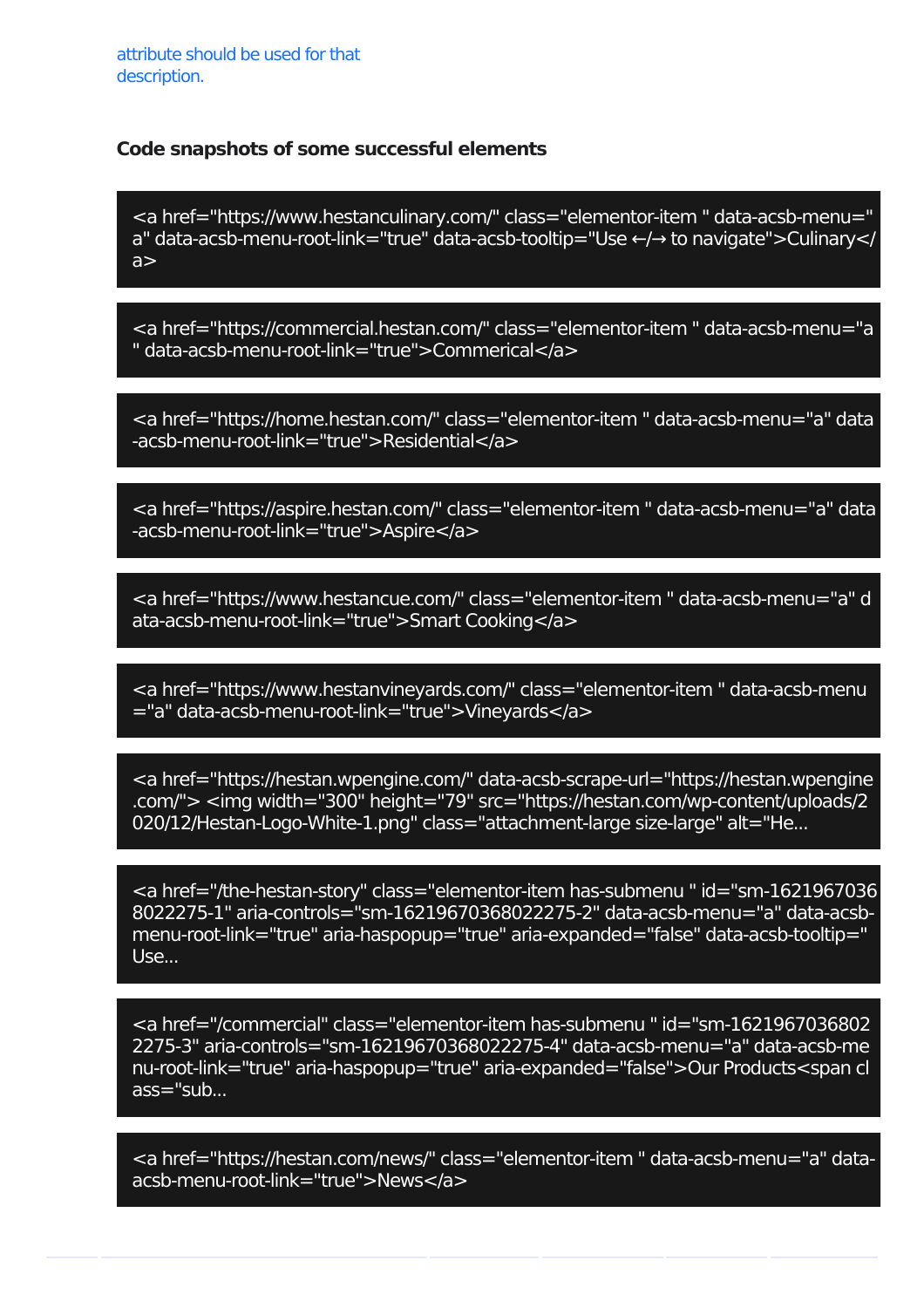49 Links that open in a new tab or a new window should either have an "arialabel" attribute or a screen-reader only element explaining to screen-readers that this opens in a new tab.

#### **Code snapshots of some successful elements**

<a href="https://top100.winespectator.com/2017/wine/8-meyer/" target="\_blank" aria-la bel="opens in a new tab" data-acsb-tooltip="New Window" ><span data-="true" " aria-l abel=" New Window " aria-hidden="false" >New Window</span>The #8 Wine in The ...

<a href="https://top100.winespectator.com/2017/wine/8-meyer/" target=" blank" dataacsb-tooltip="New Window" data-acsb-scrape-url="https://top100.winespectator.com/20 17/wine/8-meyer/"> <span data-="true" " aria-label=" New Window " aria-hi...

<a href="https://www.bonappetit.com/story/hestan-nanobond-skillet" target=" blank" d ata-acsb-tooltip="New Window" data-acsb-scrape-url="https://bonappetit.com/story/hest an-nanobond-skillet"> <span data-="true" " aria-label=" New Window " a...

<a href="https://www.bonappetit.com/story/hestan-nanobond-skillet" target="\_blank" ar ia-label="opens in a new tab" data-acsb-tooltip="New Window" ><span data-="true" " a ria-label=" New Window " aria-hidden="false" >New Window</span>Bon Appétit ra...

<a href="https://home.hestan.com/blog/hestan-wins-gold-stevie-in-2020-american-busin ess-awards/" target=" blank" data-acsb-tooltip="New Window" data-acsb-scrape-url="ht tps://home.hestan.com/blog/hestan-wins-gold-stevie-in-2020-american-business-aw...

<a href="https://home.hestan.com/blog/hestan-wins-gold-stevie-in-2020-american-busin ess-awards/" target="\_blank" aria-label="opens in a new tab" data-acsb-tooltip="New Wi ndow" ><span data-="true" " aria-label=" New Window " aria-hidden="false" >N...

<a href="https://www.facebook.com/HestanHome/" target=" blank" data-acsb-tooltip=" Use ←/→ to navigate" data-acsb-menu="a" data-acsb-menu-root-link="true"> <span dat a-="true" " aria-label=" Facebook " aria-hidden="false" >FacebookNew Window</s...

<a href="https://www.facebook.com/hestancue/" target="\_blank" data-acsb-tooltip="Ne w Window" data-acsb-menu="a" data-acsb-menu-root-link="true"> <span data-="true" " aria-label=" Facebook " aria-hidden="false" >FacebookNew Window</span><span ...

<a href="https://www.facebook.com/hestanculinary/" target=" blank" data-acsb-tooltip ="New Window" data-acsb-menu="a" data-acsb-menu-root-link="true"> <span data-=" true" " aria-label=" Facebook " aria-hidden="false" >FacebookNew Window</span><...